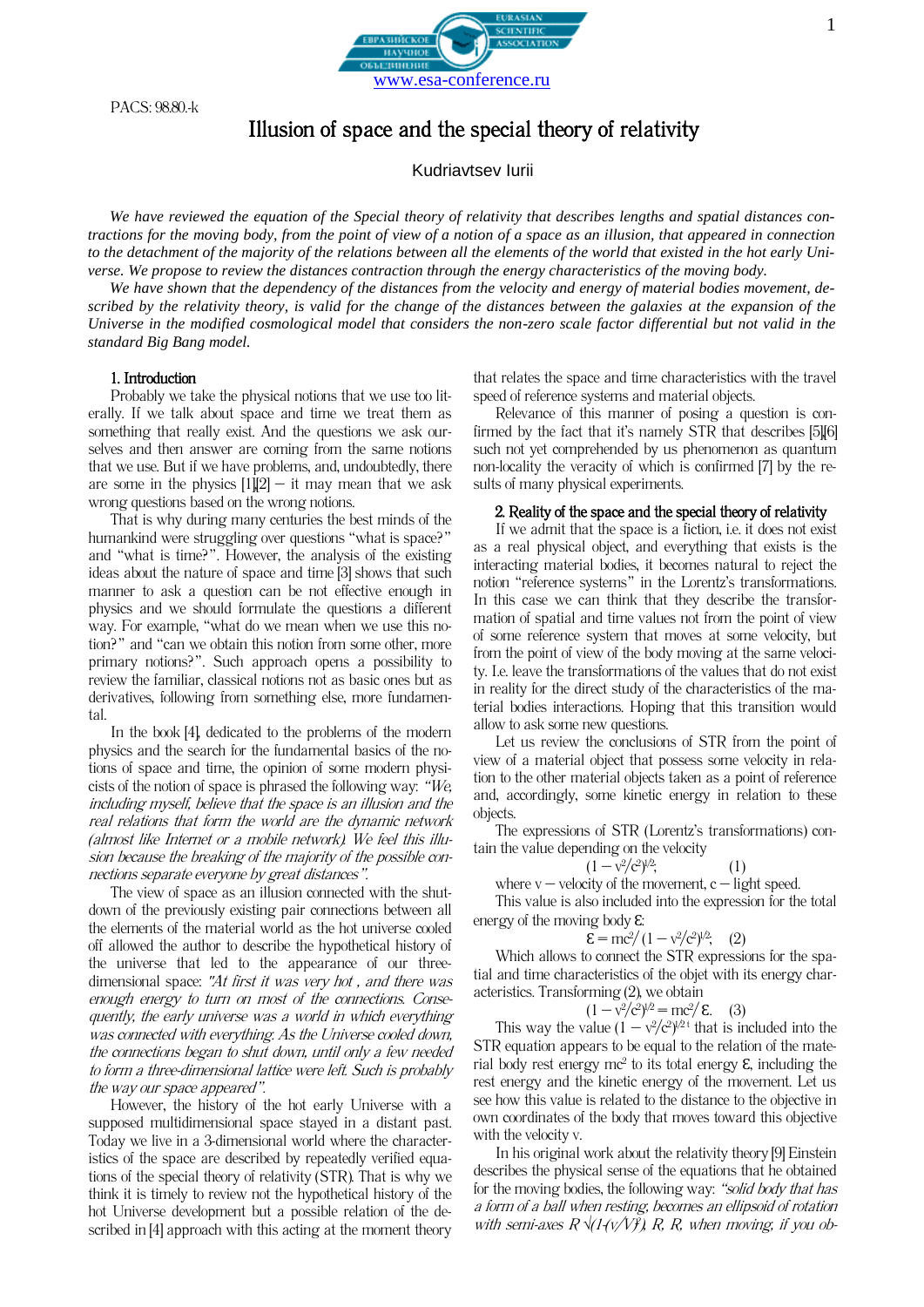

serve it from the resting system". Here R is a ball radius,  $v$ its movement velocity, V – light speed. "At  $v=V$  all moving objects, observed from the "resting" system, deflate and become flat figures". … "It is clear that the same results are obtained for the bodies, resting in the "resting" system, but viewed from the system that moves evenly."

From here, for the body moving with the velocity v, the distance to objective which, from the point of view of the unmoving observer, is equal to  $D_0$ , will be equal to

$$
=D_0mc^2\!/\mathcal{E};\qquad(4)
$$

 $\mathbf D$ 

i.e. will decrease by the factor, equal to the relation of the total body energy to its rest energy. At the zero movement velocity the total energy is equal to the rest energy, this relation transforms into 1 and the contraction of distance does not happen. At the velocity movement of the body going to the light speed, the distance to the objective goes to zero.

As the distance to the objective for the moving object decreases, time that it needs to get to the objective decreases as well. But for the observer, unmoving in relation to the objective, the distance from the object to the objective stays equal to  $D_0$  and the time that the object needs to reach the objective corresponds to this distance. That is why he sees that on the moving object the time stretched – his watch slows down (and if he manages to move with the light speed  $-$  it stops at all).

If we take a photon as an object, the distance to any objective and the time that it will need to reach it are always strictly equal to zero. From where it follows [5][6] the physical effects observed in the experiments, that we call "quantum non-locality".

So, according to STR expressions, the distance to the objective for the moving body depends on the velocity and energy of its movement. Which brings us to the nest question: could the distances between unmoving in relation to each other bodies also depend on some kinetic characteristics?

#### 3. Issue of the distance between the unmoving bodies and the analogy with the movement of the galaxies

Dependency of the distance from the kinetic energy of the moving body described by the expression (4), follows from the dependency from the velocity of the movement (Lorentz's transformation for the spatial distances) [8]:

$$
D = D_0(1 - v^2/c^2)^{1/2}.
$$
 (5)

Let us compare the expression (5) with the dependency of the distance between two galaxies from the velocity of their movement in the process of expansion of the Universe.

At first let us review this dependency in the cosmological model based on the metrics which, as opposed to metrics of the standard Big Bang model, is built with consideration of the non-zero value of the scale factor differential in the expanding Universe [10][11]. This model (let us call it "modified") describes the Universe closed at any matter density, infinite in time and at the current moment expanding in an accelerated manner.

The cross-section described by this model of the closed Universe (2-dimensional section of the 4-dimensional hypersphere) is shown on the Picture. The angular coordinate χ characterizes the location of the object on the hypersphere in relation to the observer. White spot shows the location of the observer  $(y = 0)$ , black spots show the location of the reviewed galaxies.

In this model the radius of the hypersphere (scale factor) is related with the velocity of the expansion by the dependency ([11],(58)):

$$
a' = da/cdt = (1 - \alpha^2)^{1/2};
$$
 (6)  
where  $\alpha$  – relative value of the scale factor.  
Transforming, we obtain

$$
\alpha = (1 - (da/cdt)^2)^{1/2}, \qquad (7)
$$

Let us study the distance between two stationary galaxies. Under stationary we understand the galaxies with the constant values of their coordinates on the hypersphere. On the 2-dimensional section shown on the Picture it is a value of the angle χ. Distance D between two stationary galaxies must be proportional to the hypersphere radius – scale factor  $(\alpha)$  and constant difference of their angular coordinates on the hypersphere (dχ).

D  $\tilde{\sim}$  d**χα** = d**χ**(1 - (da/cdt<sup>*'*)<sup>*l*/2</sup>; (8)</sup>

At the moment of the maximal expansion of the Universe when  $da/cdt = 0$ ,  $\alpha = 1$ .



## Picture. A schematic image of the location of the pair of galaxies on the 2-dimensional section of the 4-dimensional hypersphere with radius "a". White spot defines the location of the observer (**χ**=0).

Defining the distance between these galaxies at the moment of the maximal expansion as  $D_0$  and considering that da/dt is a velocity of movement of all the objects of the Universe in the  $4<sup>th</sup>$  dimension ( $v_4$ ), i.e. in the direction perpendicular to all three dimensions of the 3-dimensional space, we finally obtain the expression

$$
\mathbf{D} = \mathbf{D}_0 (1 - \mathbf{v}_4^2 / c^2)^{1/2};\qquad(9)
$$

different from the STR expression (5) only by the fact that instead of the body movement velocity in the 3-dimensional space there is a velocity of all material bodies – because of the Universe's expansion – moving in the  $4<sup>th</sup>$  dimension in a direction perpendicular to the dimensions of the 3 dimensional space.

So, the modified model, that considers the non-zero value of the scale factor differential in the expanding Universe, describes the dependency of the spatial distances between the galaxies from the velocity of their movement in the process of the Universe expanding, corresponding to the dependency for the movement of any material body according to STR (5). Obviously, these dependencies will coincide in the energy expression (4), if under the kinetic energy we would understand the energy of the movement in the  $4<sup>th</sup>$  dimension at the velocity of the expansion of the Universe  $v_4 = da/dt$ .

## 4. Checking the correspondence in the standard Big Bang model

Let us compare the obtained results with the expressions of the standard cosmological model of The Big Bang. Such comparison is possible for the option describing, just as the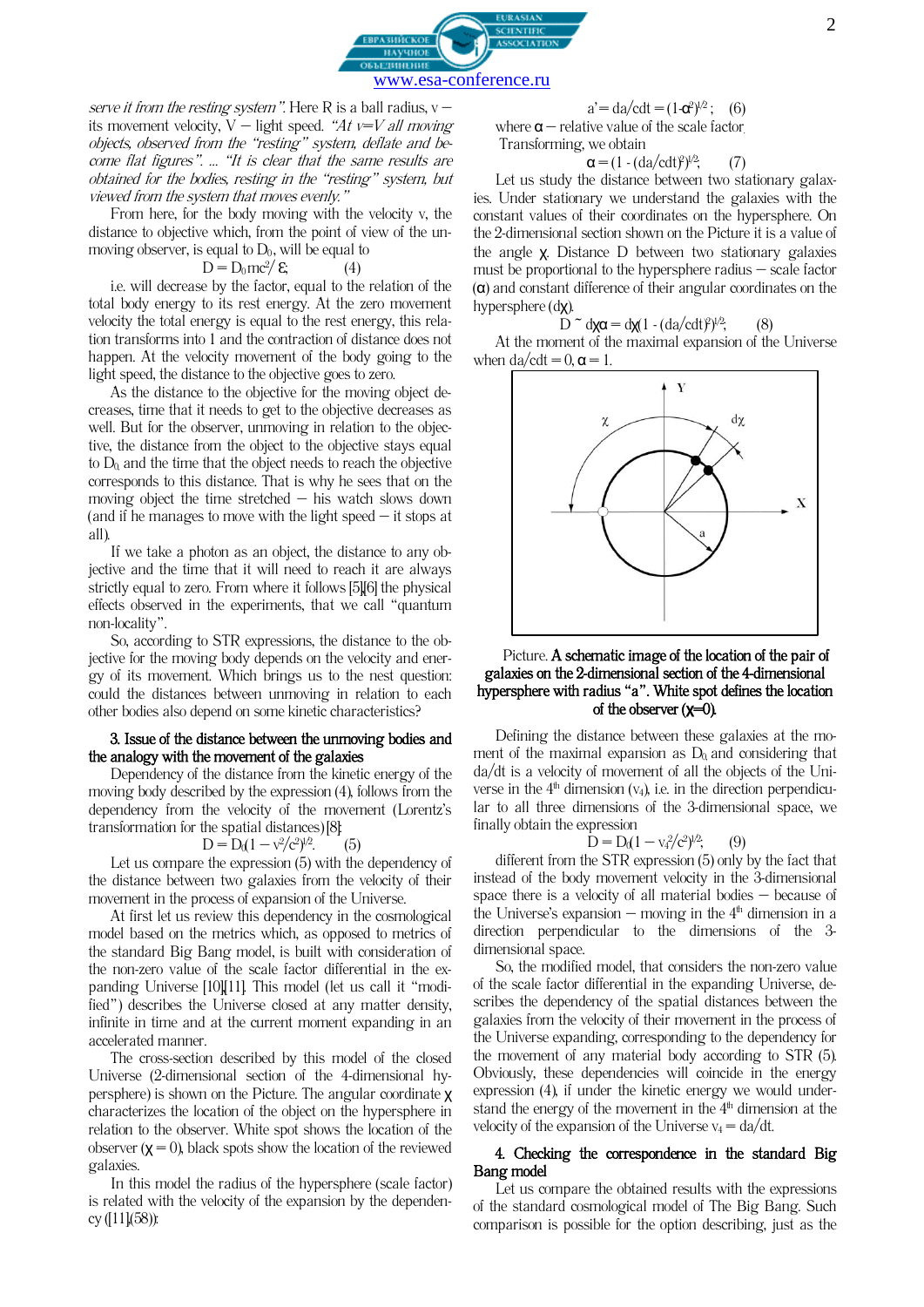

modified model, a closed Universe, i.e. a hypersphere of a finite size. For the option of the open Universe that has infinite size this comparison makes no sense.

The solution of Einstein's equations in The Big Bang theory metrics gives us to equation for the closed Universe  $(11)(45)$ :

$$
a^{2} \cdot (8\pi G \epsilon/3c^{4})a^{2} + 1 = 0; (10)
$$

where  $G -$  gravitational constant,  $a' = da/cdt$ ,  $\varepsilon - a$ verage energy density.

Transforming, we obtain

 $2a\sqrt{a} = 1 + a^2$  $(11)$ 

where

### $a_0$  = const. (12)

Introducing the relative value of the scale factor  $\alpha =$  $a/2a_0$ , for the closed Universe in The Big Bang model we obtain an expression that relates the relative velocity of the hypersphere expansion to its radius:

$$
\mathbf{a} = 1/(a^2 + 1). \tag{13}
$$

Expressing the distance between the stationary objects through its value at the moment of the maximal expansion, we finally obtain

$$
D = D_0(v_4^2/c^2 + 1)
$$
 (14)

The obtained expression shows that the dependency of the spatial distances between galaxies from the velocity of their movement in the process of the Universe expansion in The Big Bang model, as opposed to the reviewed above modified model, does not coincide with the dependency for the movement of the bodies according to STR. At the increase of the velocity of the expansion the distance between the objects does not decrease, according to the Lorentz's transformations, but, quite the opposite, increases.

### 5. Conclusion

From the point of view of the notion of space as an illusion, existing in the modern world due to the shut-down of the majority of the pair connections between all the elements of the world that existed in the hot Universe, we have reviewed the equation of the special theory of relativity that describes the contraction of the spatial distances for the moving material body.

For the moving body its distance from the objective of the movement depends on the velocity in accordance with the Lorentz's transformation for the spatial intervals. This dependency can be expressed not through the velocity of the body but through its energy characteristics. In this case the

# distance to the objective is proportional to the relation of its rest energy to the total energy, that includes the kinetic energy of the movement. Dependency of the distances on the velocity and energy of

the bodies movement according to STR exactly coincides with the dependency of the distance between the galaxies on the velocity and energy of their movement in the process of the expansion of the Universe in the modified cosmological model that considers the non-zero scale factor differential. This way, in the modified model the dependency of the distances on the bodies movements on a cosmological scale is described by the same STR law that describes the movement of any other material body.

Coincidence of these dependencies in the standard cosmological model of The Big Bang is lacking, which confirms the insufficiency of The Big Bang model for the adequate description of the expanding Universe.

This way, the thesis about treating the notion of the space as an illusion allows us to see the expressions of the special theory of relativity from the point of view of not the hypothetical coordinates but real material bodies, to compare these expressions with the cosmological models, describing the movement of the matter on the scale of the whole Universe, and to evaluate these models from the point of view of meeting the requirements of STR for the galaxies movement.

At that, the review of STR from the point of view of material bodies movement confirms the validity of the initial thesis about space as an illusion. All the elements of the material world are in relations with one another, which we call distances. The massif of these relations constitutes something we call space. Its [fictitiousness](https://www.multitran.ru/c/m.exe?t=7463046_1_2&s1=%F4%E8%EA%F2%E8%E2%ED%EE%F1%F2%FC) (non-absoluteness) manifests in the fact that the distances between the elements of the material world are not absolute and depend not only on their location in relation to each other but also the velocity and energy of their movement.

In the classical absolute space, the body movement would lead to the change of the distances related only to this body, i.e. only distances from it to the other material objects. In the non-absolute (fictional) space the body movement change the distances between other bodies. When the body moves, the whole space contracts for it in the direction of the movement. At that all the distances between all the bodies in the Universe change due it. This is what STR shows us.

# Bibliography:

1. Lee Smolin. The trouble with physics: the rise of string theory, the fall of a science, and what comes next / Houghton Mifflin, Boston, 2 6. (Russian Edition)

2. George Greenstein, Arthur G. Zajonc (Amherst College). The Quantum Challenge. Modern Research on the Foundations of Quantum Mechanics. Jones and Bartlett Publishers. 2006. (Russian edition).

3. Iurii Vladimirov. The nature of space and time: Anthology of ideas. Moscow, 2015.

4. Lee Smolin. Time Reborn: From the Crisis in Physics to the Future of the Universe, 2014. (Russian edition)

5. Iurii Kudriavtcev.Once again about Einsteins realism: the matter waves and Bells inequalities from the point of view of the special theory of relativity. http://arxiv.org/abs/1504.07938

6. Kudriavtcev Iu. Paradoxes of Quantum theory in light of the theory of Relativity / "Eurasian Scientific Association" • № 7 (19) • July 2016. Pp. 1-3. http://esa-conference.ru/wp-content/uploads/2016/08/esa-july-2016-part1.pdf

7. A. Aspect. Bell's theorem: the naive view of an experimentalist / Springer. - 2002.

(http://ru.wikipedia.org/wiki/Теорема\_Белла)

8. Landau L.D., Lifshitz E.M. Course of Theoretical Physics: The Classical Theory of Fields. Vol.2.

9. A.Einstein. Zur Elektrodynamik der bewegter Körper. Ann. Phys.,1905, 17, 891-921. (Russian edition: A. Einstein. T.1, Мoscow, 1965, p. 7-35)

10. Iurii Kudriavtcev. On inner contradiction in the metric tensor of the standard cosmological model / Physical Interpretation of Relativity Theory: Proceedings of International Meeting. Moscow,4-7 July 2011 / Ed. By M.C. Duffy,